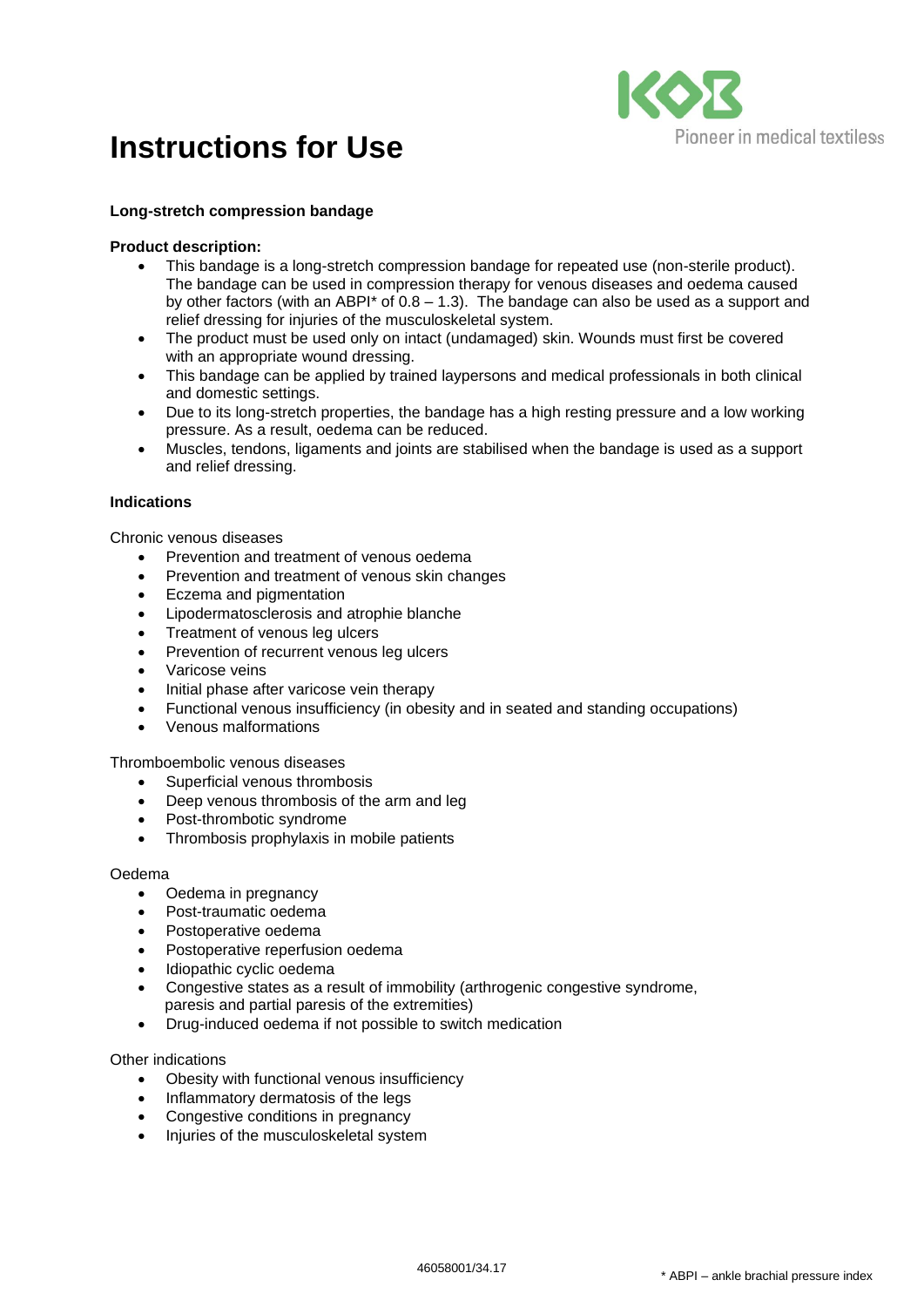# **Instructions for Use**



## **Contraindications**

- Advanced peripheral arterial occlusive disease (if one of the
- following parameters applies: ABPI < 0.5, ankle blood pressure < 60 mmHg, toe blood pressure < 30

mmHg or TcPO2 < 20 mmHg instep).

- Decompensated heart failure (NYHA III + IV)
- Septic phlebitis
- Phlegmasia coerulea dolens

## Relative contraindications

- Severe weeping dermatosis
- Compression material intolerability
- Severe sensory disturbances of the extremity
- Advanced peripheral neuropathy (e.g. associated with diabetes mellitus)
- Primary chronic rheumatoid arthritis

## **Method of application (recommended) or as directed by a doctor**

- When applying the bandage, ensure that the patient's foot is placed at an angle of 90° to the lower leg and that this angle is maintained throughout the entire application.
- Position the dressing around the middle of the sole of the foot and hold it firmly in place.
- Wrap the dressing around the metatarsophalangeal joints with a circular turn using moderate tension and slightly elevate the lateral edge of the foot.
- Coming from the medial side, wrap around the Achilles tendon and the heel. Without pulling across the instep, move towards the inner ankle.
- Coming from the inner ankle, enclose the sole portion of the heel with the bandage and move at an angle of 45 degrees towards the lower leg (figure of eight pattern).
- Subsequent spiral turns are made towards the knee joint with 50% overlaps.
- Apply the dressing using spiral turns at the specified distances.
- Apply the dressing in spirals until the dressing is one hand-width distal to the popliteal fossa. The last turn runs over the head of the fibula and generally ends medially.
- Fix the end of the bandage with plaster strips.
- It may be necessary to adjust the application technique to suit the anatomic and pathophysiological characteristics of the patient.

## **Additional information**

- Before starting the compression therapy with the long-stretch bandage, a Doppler examination should be performed to determine the ABPI.
- Bandage clips are used only for safety during transport; they are not intended for use on the patient.
- Dressings may lead to skin dryness and itching. It is therefore recommended to apply a basic cream containing no active ingredients, preferably in the evening.
- After application, check that there is good circulation in the toes to ensure that the dressing pressure is not too high. If pain or complications, such as persistent discoloration (blue or white toes), occur during treatment with the long-stretch bandage, the dressing must be removed without delay and the treating doctor must be informed.
- Long-stretch bandages must not be worn overnight or during longer periods of rest during the day.
- Permanent elastic bandages must not be cut because the elastic elements are anchored in the ends of the bandage.

Please note: **If, while using this product, you have any reason to assume that a serious event has occurred, please report the event to the manufacturer and your national authority.**